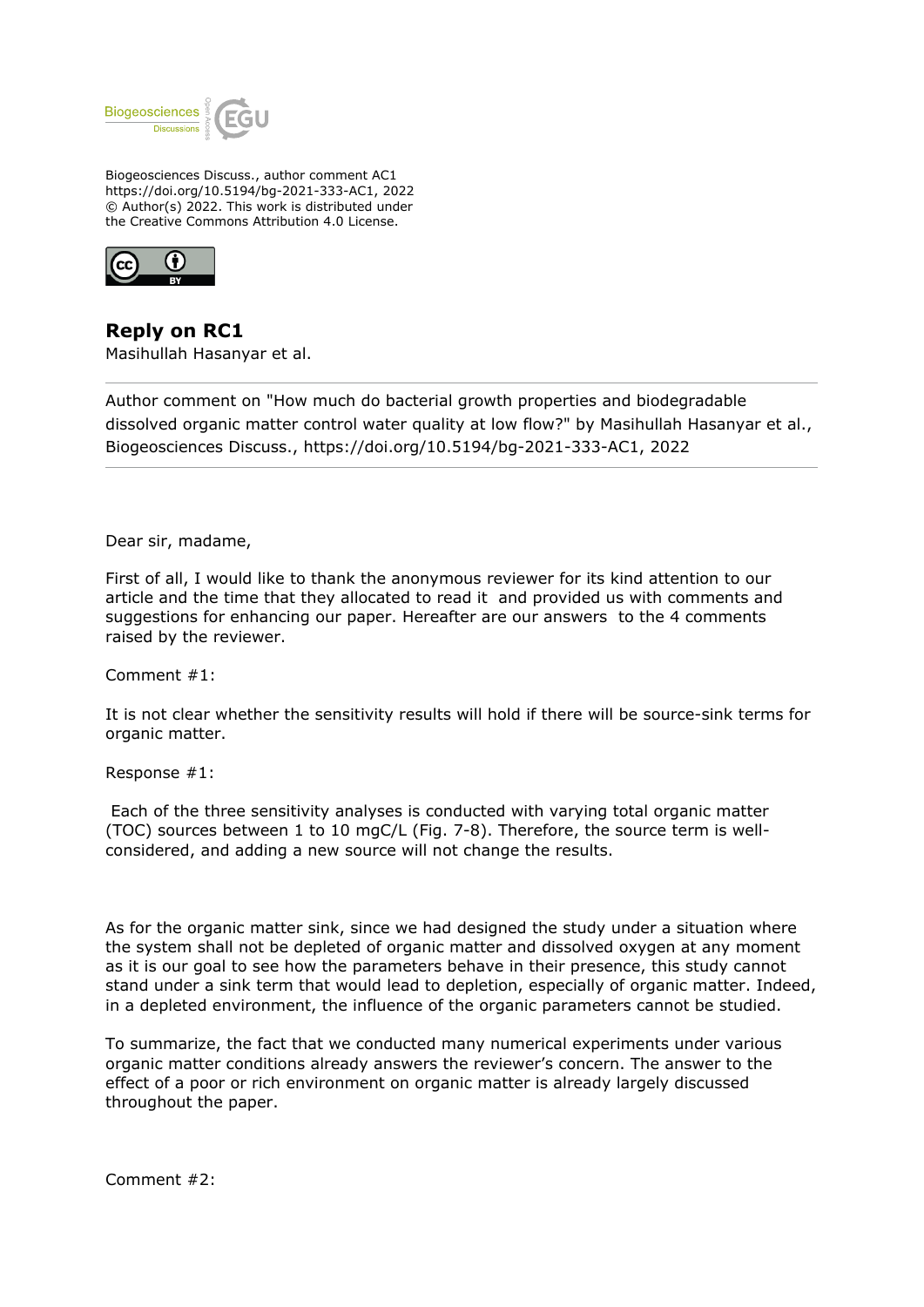No attention is paid to the radiation effects of the bacteria population that is most pronounced at low flows

Response #2:

We would like to thank you for bringing up this point. Indeed, our model currently lacks this process and it is something that needs to be incorporated into the model source code. However, its implementation and reanalysis of the work will take far more time than the review period of this article. Moreover, experimental data on the subject needs to be found in order to conduct a sensitivity analysis. This specific question may be the subject of further research. For now, we will mention this limitation of our approach in the discussion section of the paper.

## Comment #3:

The role of the hyporheic exchange in bacteria population dynamics at low flows is ignored and can be substantial. Response #3:

The contribution of groundwater to downstream rivers is well known to be negligible with respect to the discharge of those rivers (Strahler order > 6). Our case study mimics such rivers, especially the Seine river crossing the Paris urban area. For such a system, Pryet et al. (2015) provide estimates of aquifer contribution to the Seine River. More specifically, the hyporheic exchange rate is very limited in this area, with a maximum value of 0.005 m3.s-1.km-1, which corresponds to a maximum of 1 m3.s-1 over a 200 km stretch of downstream river. With respect to the actual discharge of the Seine river of 80 m3/s, it is quite clear that this process is not relevant to account for in our study. However, the reviewer is correct that if studying headwater streams functioning, the hyporheic exchanges would be of primary importance.

Comment #4:

The introduction of constant parameters to simulate the repartitioning is a gross simplification. Monitoring data show that the ratios vary.

## Response #4:

Without any doubt, the organic matter partitioning parameters vary with time. However, from a sensitivity analysis point of view, we need to keep them constant during the simulation period so that the influence of their increment could be studied on the model total variance and then ranked using the Sobol criteria. That is why we have 360,000 (N(2D+2)) parameter combinations where each parameter value is changed within its variation range given in Table 1 but unchanged during the simulation period to study their impact on model output. Fortunately, the concept of time-varying parameters has been addressed in our data assimilation study (https://doi.org/10.1016/j.envsoft.2022.105382) which is the second step after the sensitivity analysis as I have explained in the discussion subsection "Consequences of the results on data assimilation (DA) strategy". In that work, we had estimated the time evolution of parameters thanks to observation data and new work is underway to test an automatic detection of boundary conditions organic matter content using data assimilation. To our knowledge, this would be a major step forward for the modeling of the water quality of downstream river systems.